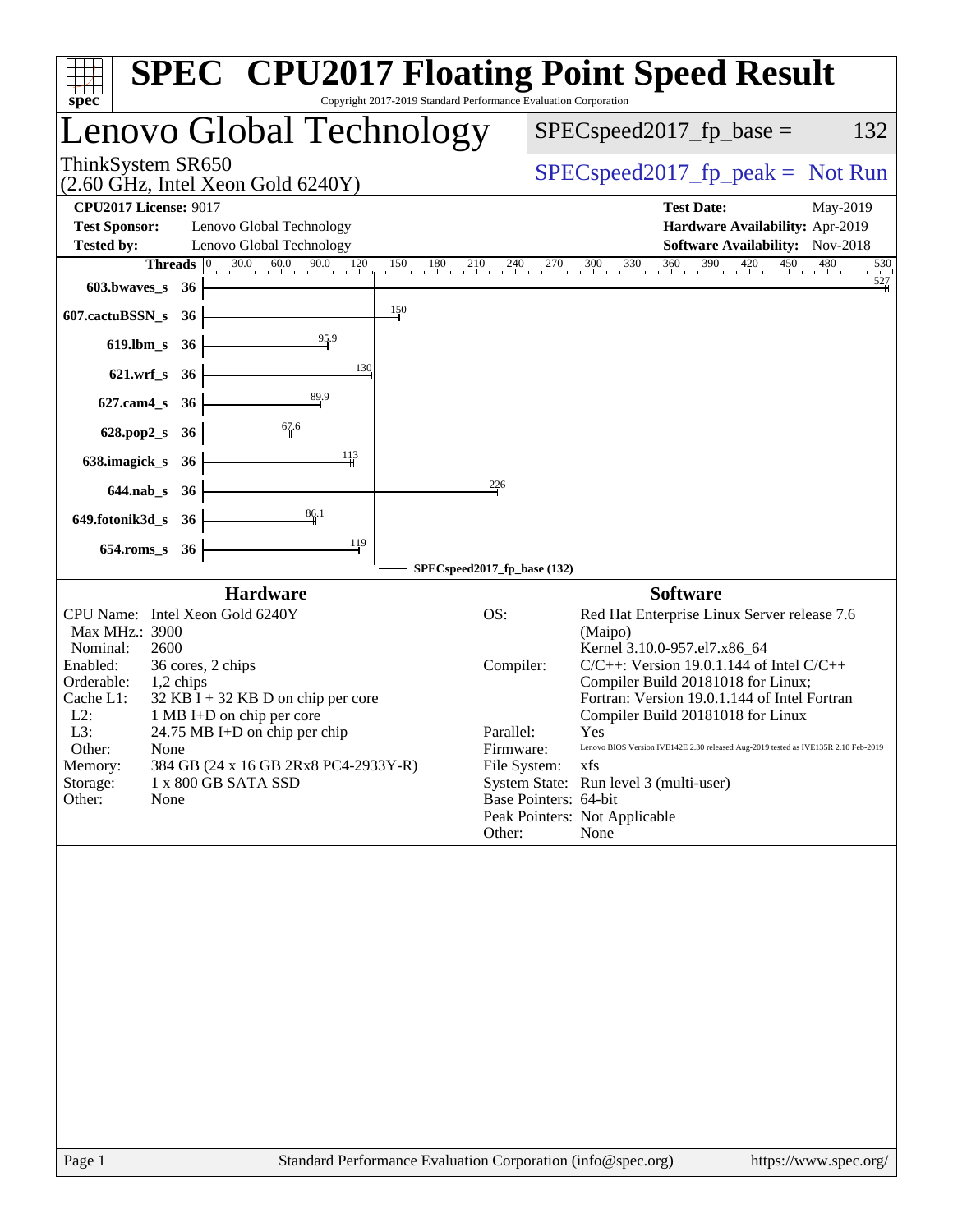

#### **[SPEC CPU2017 Floating Point Speed Result](http://www.spec.org/auto/cpu2017/Docs/result-fields.html#SPECCPU2017FloatingPointSpeedResult)** Copyright 2017-2019 Standard Performance Evaluation Corporation

## Lenovo Global Technology

 $SPEC speed2017_fp\_base = 132$ 

#### (2.60 GHz, Intel Xeon Gold 6240Y) ThinkSystem SR650<br>  $SPEC speed2017<sub>rfp</sub> peak = Not Run$

**[Test Sponsor:](http://www.spec.org/auto/cpu2017/Docs/result-fields.html#TestSponsor)** Lenovo Global Technology **[Hardware Availability:](http://www.spec.org/auto/cpu2017/Docs/result-fields.html#HardwareAvailability)** Apr-2019 **[Tested by:](http://www.spec.org/auto/cpu2017/Docs/result-fields.html#Testedby)** Lenovo Global Technology **[Software Availability:](http://www.spec.org/auto/cpu2017/Docs/result-fields.html#SoftwareAvailability)** Nov-2018

**[CPU2017 License:](http://www.spec.org/auto/cpu2017/Docs/result-fields.html#CPU2017License)** 9017 **[Test Date:](http://www.spec.org/auto/cpu2017/Docs/result-fields.html#TestDate)** May-2019

#### **[Results Table](http://www.spec.org/auto/cpu2017/Docs/result-fields.html#ResultsTable)**

|                                              | <b>Base</b>    |                |       |                |       | <b>Peak</b>    |       |                |                |              |                |              |                |              |
|----------------------------------------------|----------------|----------------|-------|----------------|-------|----------------|-------|----------------|----------------|--------------|----------------|--------------|----------------|--------------|
| <b>Benchmark</b>                             | <b>Threads</b> | <b>Seconds</b> | Ratio | <b>Seconds</b> | Ratio | <b>Seconds</b> | Ratio | <b>Threads</b> | <b>Seconds</b> | <b>Ratio</b> | <b>Seconds</b> | <b>Ratio</b> | <b>Seconds</b> | <b>Ratio</b> |
| 603.bwayes s                                 | 36             | 112            | 527   | 113            | 524   | 112            | 527   |                |                |              |                |              |                |              |
| 607.cactuBSSN s                              | 36             | <u> 111</u>    | 150   | 114            | 147   | 111            | 151   |                |                |              |                |              |                |              |
| $619.$ lbm s                                 | 36             | 54.6           | 95.9  | 55.1           | 95.1  | 54.6           | 95.9  |                |                |              |                |              |                |              |
| $621.wrf$ s                                  | 36             | 102            | 130   | 102            | 130   | 102            | 129   |                |                |              |                |              |                |              |
| $627$ .cam4 s                                | 36             | 98.3           | 90.1  | 98.7           | 89.8  | 98.6           | 89.9  |                |                |              |                |              |                |              |
| $628.pop2_s$                                 | 36             | 175            | 67.9  | 176            | 67.6  | 179            | 66.4  |                |                |              |                |              |                |              |
| 638.imagick_s                                | 36             | <u> 127</u>    | 113   | 125            | 115   | 128            | 113   |                |                |              |                |              |                |              |
| $644$ .nab s                                 | 36             | 77.2           | 226   | 77.2           | 226   | 77.2           | 226   |                |                |              |                |              |                |              |
| 649.fotonik3d s                              | 36             | <u>106</u>     | 86.1  | 108            | 84.5  | 106            | 86.3  |                |                |              |                |              |                |              |
| $654$ .roms s                                | 36             | 131            | 120   | 133            | 118   | 132            | 119   |                |                |              |                |              |                |              |
| $SPEC speed2017$ fp base =<br>132            |                |                |       |                |       |                |       |                |                |              |                |              |                |              |
| SPECspeed 2017 fp peak $=$<br><b>Not Run</b> |                |                |       |                |       |                |       |                |                |              |                |              |                |              |

Results appear in the [order in which they were run.](http://www.spec.org/auto/cpu2017/Docs/result-fields.html#RunOrder) Bold underlined text [indicates a median measurement](http://www.spec.org/auto/cpu2017/Docs/result-fields.html#Median).

#### **[Operating System Notes](http://www.spec.org/auto/cpu2017/Docs/result-fields.html#OperatingSystemNotes)**

Stack size set to unlimited using "ulimit -s unlimited"

#### **[General Notes](http://www.spec.org/auto/cpu2017/Docs/result-fields.html#GeneralNotes)**

Environment variables set by runcpu before the start of the run: KMP\_AFFINITY = "granularity=fine,compact" LD\_LIBRARY\_PATH = "/home/cpu2017-1.0.5-ic19.0u1/lib/intel64" OMP\_STACKSIZE = "192M"

 Binaries compiled on a system with 1x Intel Core i9-7900X CPU + 32GB RAM memory using Redhat Enterprise Linux 7.5 Transparent Huge Pages enabled by default Prior to runcpu invocation Filesystem page cache synced and cleared with: sync; echo 3> /proc/sys/vm/drop\_caches NA: The test sponsor attests, as of date of publication, that CVE-2017-5754 (Meltdown) is mitigated in the system as tested and documented. Yes: The test sponsor attests, as of date of publication, that CVE-2017-5753 (Spectre variant 1) is mitigated in the system as tested and documented. Yes: The test sponsor attests, as of date of publication, that CVE-2017-5715 (Spectre variant 2) is mitigated in the system as tested and documented. Yes: The test sponsor attests, as of date of publication, that CVE-2018-3640 (Spectre variant 3a) is mitigated in the system as tested and documented. Yes: The test sponsor attests, as of date of publication, that CVE-2018-3639 (Spectre variant 4) is mitigated in the system as tested and documented.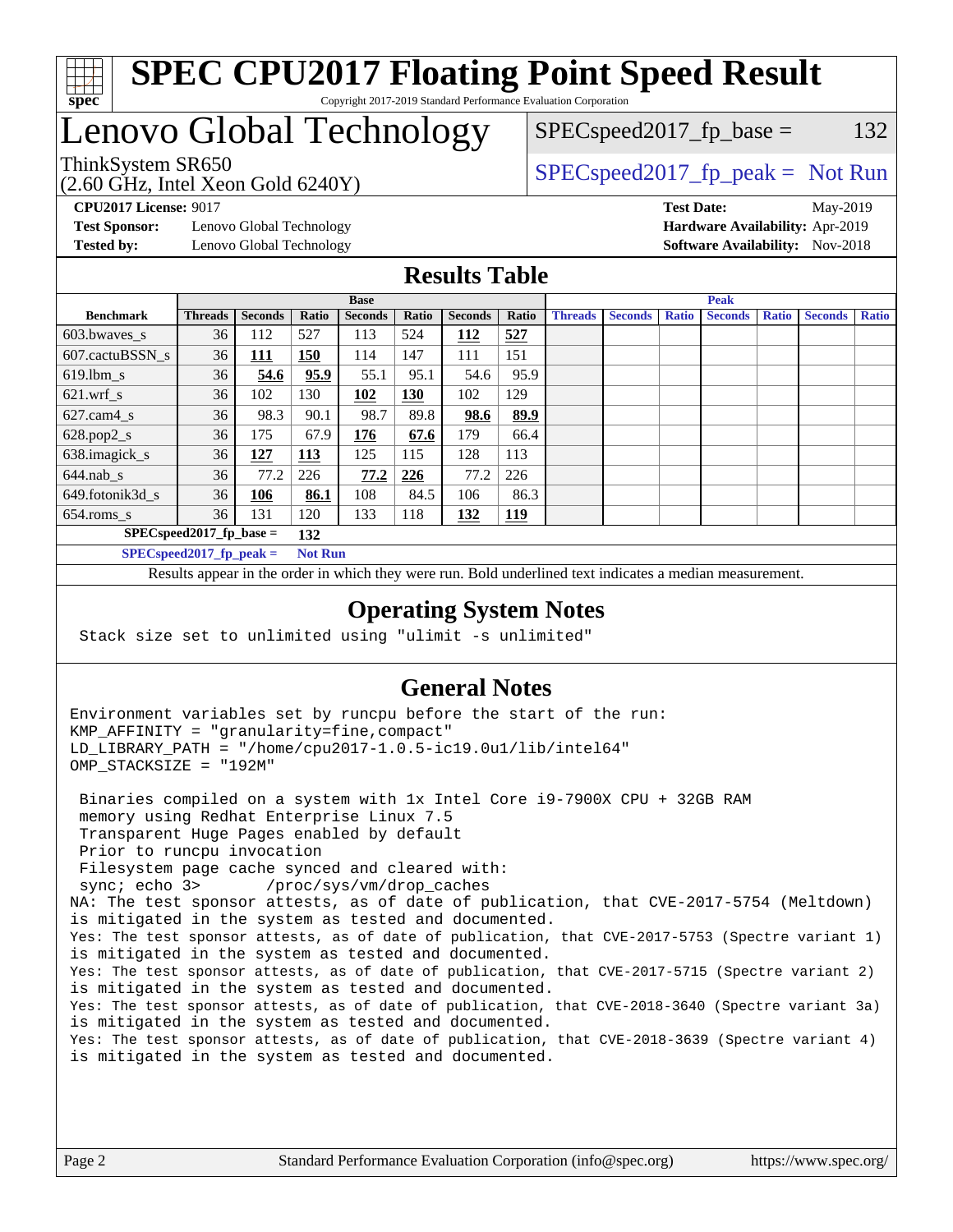| <b>SPEC CPU2017 Floating Point Speed Result</b><br>spec <sup>®</sup>                                                                                                                                                                                                                                                                                                                                                                                                                                                                                                                                                                                                                                                                                                                                                                                                                                                                                                                                                                                                                                                                                                                                                                                                                                                                                           | Copyright 2017-2019 Standard Performance Evaluation Corporation                                                     |                                     |                                                                           |          |  |  |
|----------------------------------------------------------------------------------------------------------------------------------------------------------------------------------------------------------------------------------------------------------------------------------------------------------------------------------------------------------------------------------------------------------------------------------------------------------------------------------------------------------------------------------------------------------------------------------------------------------------------------------------------------------------------------------------------------------------------------------------------------------------------------------------------------------------------------------------------------------------------------------------------------------------------------------------------------------------------------------------------------------------------------------------------------------------------------------------------------------------------------------------------------------------------------------------------------------------------------------------------------------------------------------------------------------------------------------------------------------------|---------------------------------------------------------------------------------------------------------------------|-------------------------------------|---------------------------------------------------------------------------|----------|--|--|
| Lenovo Global Technology                                                                                                                                                                                                                                                                                                                                                                                                                                                                                                                                                                                                                                                                                                                                                                                                                                                                                                                                                                                                                                                                                                                                                                                                                                                                                                                                       |                                                                                                                     | $SPEC speed2017fp base =$           |                                                                           | 132      |  |  |
| ThinkSystem SR650<br>$(2.60 \text{ GHz}, \text{Intel Xeon Gold } 6240 \text{Y})$                                                                                                                                                                                                                                                                                                                                                                                                                                                                                                                                                                                                                                                                                                                                                                                                                                                                                                                                                                                                                                                                                                                                                                                                                                                                               |                                                                                                                     | $SPEC speed2017_fp\_peak = Not Run$ |                                                                           |          |  |  |
| <b>CPU2017 License: 9017</b><br><b>Test Sponsor:</b><br>Lenovo Global Technology<br><b>Tested by:</b><br>Lenovo Global Technology                                                                                                                                                                                                                                                                                                                                                                                                                                                                                                                                                                                                                                                                                                                                                                                                                                                                                                                                                                                                                                                                                                                                                                                                                              |                                                                                                                     | <b>Test Date:</b>                   | Hardware Availability: Apr-2019<br><b>Software Availability:</b> Nov-2018 | May-2019 |  |  |
|                                                                                                                                                                                                                                                                                                                                                                                                                                                                                                                                                                                                                                                                                                                                                                                                                                                                                                                                                                                                                                                                                                                                                                                                                                                                                                                                                                |                                                                                                                     |                                     |                                                                           |          |  |  |
| <b>Platform Notes</b><br>BIOS configuration:<br>Choose Operating Mode set to Maximum Performance<br>Choose Operating Mode set to Custom Mode<br>C-states set to Legacy<br>Hyper-Threading set to Disable<br>Adjacent Cache Prefetch set to Disable<br>Stale AtoS set to Enable<br>Sysinfo program /home/cpu2017-1.0.5-ic19.0ul/bin/sysinfo<br>Rev: r5974 of 2018-05-19 9bcde8f2999c33d61f64985e45859ea9<br>running on localhost.localdomain Sun May 5 16:37:42 2019<br>SUT (System Under Test) info as seen by some common utilities.<br>For more information on this section, see<br>https://www.spec.org/cpu2017/Docs/config.html#sysinfo<br>From /proc/cpuinfo<br>model name: $Intel(R)$ Xeon(R) Gold 6240Y CPU @ 2.60GHz<br>2 "physical id"s (chips)<br>36 "processors"<br>cores, siblings (Caution: counting these is hw and system dependent. The following<br>excerpts from /proc/cpuinfo might not be reliable. Use with caution.)<br>cpu cores : 18<br>siblings : 18<br>physical 0: cores 0 1 2 3 4 8 9 10 11 16 17 18 19 20 24 25 26 27<br>physical 1: cores 0 1 2 3 4 8 9 10 11 16 17 18 19 20 24 25 26 27<br>From lscpu:<br>Architecture:<br>x86 64<br>$32$ -bit, $64$ -bit<br>$CPU$ op-mode( $s$ ):<br>Little Endian<br>Byte Order:<br>CPU(s):<br>36<br>On-line CPU(s) list:<br>$0 - 35$<br>Thread(s) per core:<br>1<br>Core(s) per socket:<br>18 |                                                                                                                     |                                     |                                                                           |          |  |  |
| Vendor ID:<br>CPU family:                                                                                                                                                                                                                                                                                                                                                                                                                                                                                                                                                                                                                                                                                                                                                                                                                                                                                                                                                                                                                                                                                                                                                                                                                                                                                                                                      | 2<br>NUMA node(s):<br>GenuineIntel<br>6                                                                             |                                     |                                                                           |          |  |  |
| Model:<br>Model name:<br>Stepping:<br>CPU MHz:<br>BogoMIPS:<br>Virtualization:<br>Lld cache:<br>Lli cache:<br>L2 cache:                                                                                                                                                                                                                                                                                                                                                                                                                                                                                                                                                                                                                                                                                                                                                                                                                                                                                                                                                                                                                                                                                                                                                                                                                                        | 85<br>$Intel(R)$ Xeon $(R)$ Gold 6240Y CPU @ 2.60GHz<br>7<br>2600.000<br>5200.00<br>$VT - x$<br>32K<br>32K<br>1024K |                                     |                                                                           |          |  |  |
| (Continued on next page)                                                                                                                                                                                                                                                                                                                                                                                                                                                                                                                                                                                                                                                                                                                                                                                                                                                                                                                                                                                                                                                                                                                                                                                                                                                                                                                                       |                                                                                                                     |                                     |                                                                           |          |  |  |
| Page 3                                                                                                                                                                                                                                                                                                                                                                                                                                                                                                                                                                                                                                                                                                                                                                                                                                                                                                                                                                                                                                                                                                                                                                                                                                                                                                                                                         | Standard Performance Evaluation Corporation (info@spec.org)                                                         |                                     | https://www.spec.org/                                                     |          |  |  |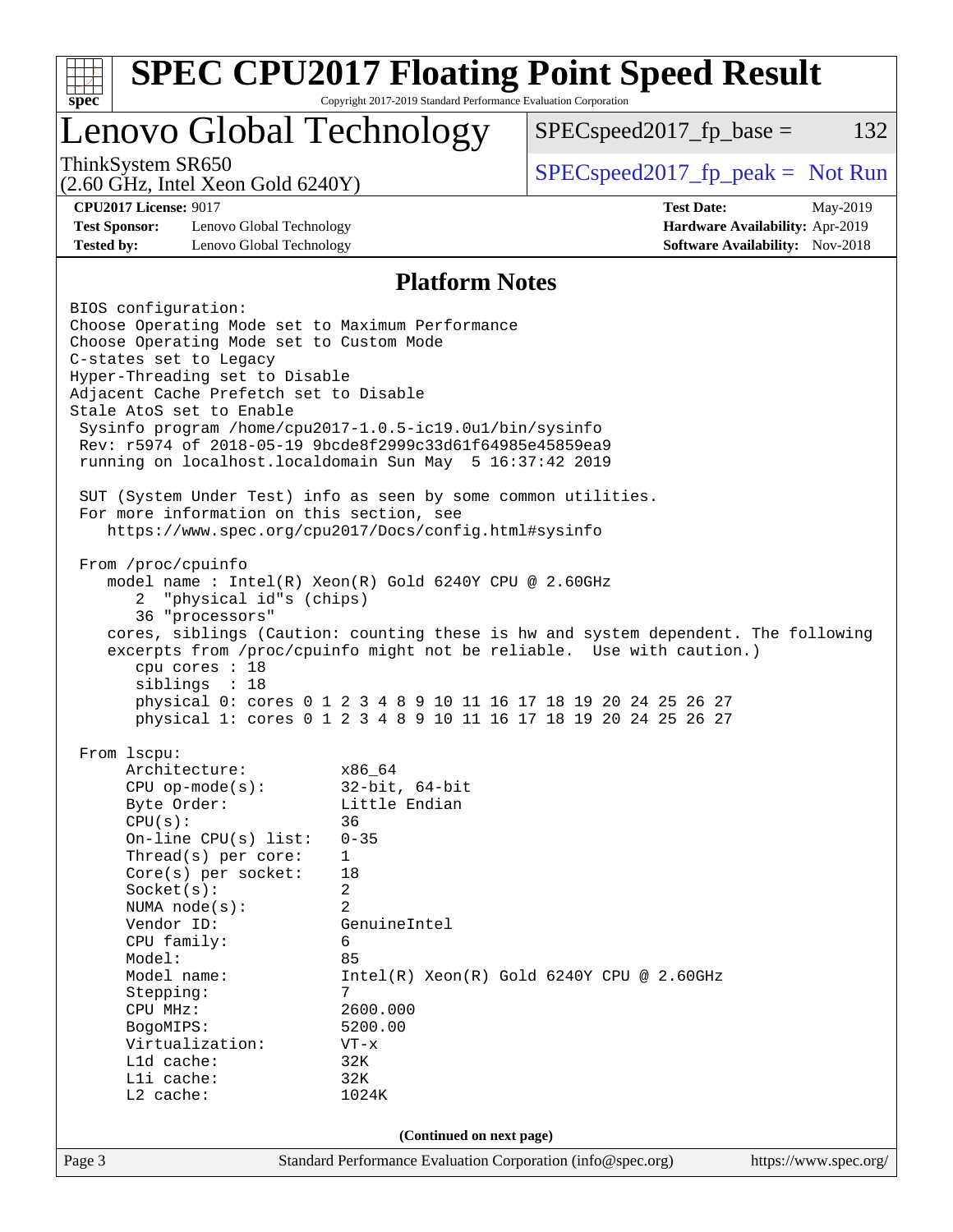| spec <sup>®</sup>                                                                   | <b>SPEC CPU2017 Floating Point Speed Result</b><br>Copyright 2017-2019 Standard Performance Evaluation Corporation                                                                                                                                                                                                                        |                                                                                                                                                                                                                                                                                                                                                                                                                                                                                                                                                                                                                                                                                              |
|-------------------------------------------------------------------------------------|-------------------------------------------------------------------------------------------------------------------------------------------------------------------------------------------------------------------------------------------------------------------------------------------------------------------------------------------|----------------------------------------------------------------------------------------------------------------------------------------------------------------------------------------------------------------------------------------------------------------------------------------------------------------------------------------------------------------------------------------------------------------------------------------------------------------------------------------------------------------------------------------------------------------------------------------------------------------------------------------------------------------------------------------------|
|                                                                                     | Lenovo Global Technology                                                                                                                                                                                                                                                                                                                  | 132<br>$SPEC speed2017fr base =$                                                                                                                                                                                                                                                                                                                                                                                                                                                                                                                                                                                                                                                             |
| ThinkSystem SR650                                                                   | $(2.60 \text{ GHz}, \text{Intel Xeon Gold } 6240 \text{Y})$                                                                                                                                                                                                                                                                               | $SPEC speed2017_fp\_peak = Not Run$                                                                                                                                                                                                                                                                                                                                                                                                                                                                                                                                                                                                                                                          |
| <b>CPU2017 License: 9017</b><br><b>Test Sponsor:</b><br><b>Tested by:</b>           | Lenovo Global Technology<br>Lenovo Global Technology                                                                                                                                                                                                                                                                                      | <b>Test Date:</b><br>May-2019<br>Hardware Availability: Apr-2019<br><b>Software Availability:</b> Nov-2018                                                                                                                                                                                                                                                                                                                                                                                                                                                                                                                                                                                   |
|                                                                                     | <b>Platform Notes (Continued)</b>                                                                                                                                                                                                                                                                                                         |                                                                                                                                                                                                                                                                                                                                                                                                                                                                                                                                                                                                                                                                                              |
| L3 cache:<br>Flaqs:                                                                 | 25344K<br>NUMA node0 CPU(s):<br>$0 - 17$<br>NUMA nodel CPU(s):<br>$18 - 35$<br>lm constant_tsc art arch_perfmon pebs bts rep_good nopl xtopology nonstop_tsc<br>ibrs ibpb stibp ibrs_enhanced tpr_shadow vnmi flexpriority ept vpid fsgsbase<br>avx512_vnni spec_ctrl intel_stibp flush_l1d arch_capabilities<br>/proc/cpuinfo cache data | fpu vme de pse tsc msr pae mce cx8 apic sep mtrr pge mca cmov<br>pat pse36 clflush dts acpi mmx fxsr sse sse2 ss ht tm pbe syscall nx pdpelgb rdtscp<br>aperfmperf eagerfpu pni pclmulqdq dtes64 monitor ds_cpl vmx smx est tm2 ssse3 sdbg<br>fma cx16 xtpr pdcm pcid dca sse4_1 sse4_2 x2apic movbe popcnt tsc_deadline_timer aes<br>xsave avx f16c rdrand lahf_lm abm 3dnowprefetch epb cat_13 cdp_13 intel_pt ssbd mba<br>tsc_adjust bmil hle avx2 smep bmi2 erms invpcid rtm cqm mpx rdt_a avx512f avx512dq<br>rdseed adx smap clflushopt clwb avx512cd avx512bw avx512vl xsaveopt xsavec xgetbvl<br>cqm_llc cqm_occup_llc cqm_mbm_total cqm_mbm_local dtherm ida arat pln pts pku ospke |
| physical chip.<br>node distances:<br>node<br>$\overline{0}$<br>0:<br>10<br>1:<br>21 | cache size : 25344 KB<br>$available: 2 nodes (0-1)$<br>node 0 cpus: 0 1 2 3 4 5 6 7 8 9 10 11 12 13 14 15 16 17<br>node 0 size: 196280 MB<br>node 0 free: 191362 MB<br>node 1 cpus: 18 19 20 21 22 23 24 25 26 27 28 29 30 31 32 33 34 35<br>node 1 size: 196608 MB<br>node 1 free: 191996 MB<br>1<br>21<br>10                            | From numactl --hardware WARNING: a numactl 'node' might or might not correspond to a                                                                                                                                                                                                                                                                                                                                                                                                                                                                                                                                                                                                         |
| From /proc/meminfo<br>MemTotal:<br>Hugepagesize:                                    | 395878744 kB<br>HugePages_Total:<br>0<br>2048 kB                                                                                                                                                                                                                                                                                          |                                                                                                                                                                                                                                                                                                                                                                                                                                                                                                                                                                                                                                                                                              |
| os-release:                                                                         | From /etc/*release* /etc/*version*<br>NAME="Red Hat Enterprise Linux Server"<br>VERSION="7.6 (Maipo)"<br>ID="rhel"<br>ID LIKE="fedora"<br>VARIANT="Server"<br>VARIANT_ID="server"<br>VERSION_ID="7.6"<br>PRETTY_NAME="Red Hat Enterprise Linux Server 7.6 (Maipo)"                                                                        |                                                                                                                                                                                                                                                                                                                                                                                                                                                                                                                                                                                                                                                                                              |
|                                                                                     | (Continued on next page)                                                                                                                                                                                                                                                                                                                  |                                                                                                                                                                                                                                                                                                                                                                                                                                                                                                                                                                                                                                                                                              |
| Page 4                                                                              | Standard Performance Evaluation Corporation (info@spec.org)                                                                                                                                                                                                                                                                               | https://www.spec.org/                                                                                                                                                                                                                                                                                                                                                                                                                                                                                                                                                                                                                                                                        |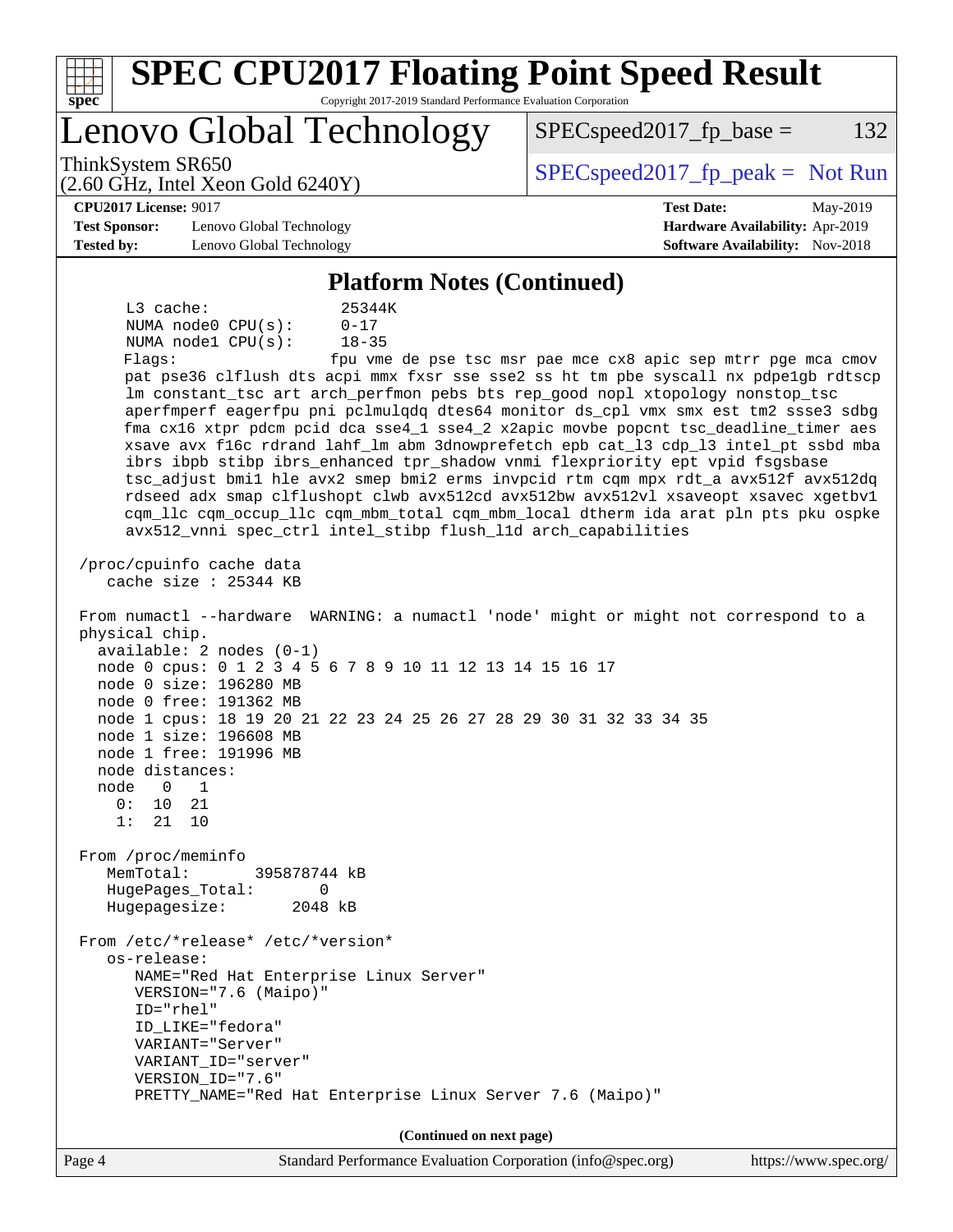| <b>SPEC CPU2017 Floating Point Speed Result</b><br>Copyright 2017-2019 Standard Performance Evaluation Corporation<br>$spec^*$                                                                                                                                                                                                                                                                                                                         |                                                                                                            |  |  |  |  |
|--------------------------------------------------------------------------------------------------------------------------------------------------------------------------------------------------------------------------------------------------------------------------------------------------------------------------------------------------------------------------------------------------------------------------------------------------------|------------------------------------------------------------------------------------------------------------|--|--|--|--|
| Lenovo Global Technology                                                                                                                                                                                                                                                                                                                                                                                                                               | $SPEC speed2017_fp\_base =$<br>132                                                                         |  |  |  |  |
| ThinkSystem SR650<br>$(2.60 \text{ GHz}, \text{Intel Xeon Gold } 6240 \text{Y})$                                                                                                                                                                                                                                                                                                                                                                       | $SPEC speed2017_fp\_peak = Not Run$                                                                        |  |  |  |  |
| <b>CPU2017 License: 9017</b><br><b>Test Sponsor:</b><br>Lenovo Global Technology<br><b>Tested by:</b><br>Lenovo Global Technology                                                                                                                                                                                                                                                                                                                      | <b>Test Date:</b><br>May-2019<br>Hardware Availability: Apr-2019<br><b>Software Availability:</b> Nov-2018 |  |  |  |  |
| <b>Platform Notes (Continued)</b>                                                                                                                                                                                                                                                                                                                                                                                                                      |                                                                                                            |  |  |  |  |
| redhat-release: Red Hat Enterprise Linux Server release 7.6 (Maipo)<br>system-release: Red Hat Enterprise Linux Server release 7.6 (Maipo)<br>system-release-cpe: cpe:/o:redhat:enterprise_linux:7.6:ga:server                                                                                                                                                                                                                                         |                                                                                                            |  |  |  |  |
| $uname -a$ :<br>Linux localhost.localdomain 3.10.0-957.el7.x86_64 #1 SMP Thu Oct 4 20:48:51 UTC 2018<br>x86_64 x86_64 x86_64 GNU/Linux                                                                                                                                                                                                                                                                                                                 |                                                                                                            |  |  |  |  |
| Kernel self-reported vulnerability status:                                                                                                                                                                                                                                                                                                                                                                                                             |                                                                                                            |  |  |  |  |
| CVE-2017-5754 (Meltdown):<br>Not affected<br>CVE-2017-5753 (Spectre variant 1): Mitigation: Load fences, __user pointer sanitization<br>CVE-2017-5715 (Spectre variant 2): Mitigation: Enhanced IBRS                                                                                                                                                                                                                                                   |                                                                                                            |  |  |  |  |
| run-level 3 May 5 16:34                                                                                                                                                                                                                                                                                                                                                                                                                                |                                                                                                            |  |  |  |  |
| SPEC is set to: /home/cpu2017-1.0.5-ic19.0u1<br>Filesystem<br>Size Used Avail Use% Mounted on<br>Type<br>/dev/sdb2<br>xfs<br>689G<br>18G 671G<br>3% /home                                                                                                                                                                                                                                                                                              |                                                                                                            |  |  |  |  |
| Additional information from dmidecode follows. WARNING: Use caution when you interpret<br>this section. The 'dmidecode' program reads system data which is "intended to allow<br>hardware to be accurately determined", but the intent may not be met, as there are<br>frequent changes to hardware, firmware, and the "DMTF SMBIOS" standard.<br>BIOS Lenovo -[IVE135R-2.10]- 02/27/2019<br>Memory:<br>24x Samsung M393A2K43CB2-CVF 16 GB 2 rank 2933 |                                                                                                            |  |  |  |  |
| (End of data from sysinfo program)                                                                                                                                                                                                                                                                                                                                                                                                                     |                                                                                                            |  |  |  |  |
| <b>Compiler Version Notes</b>                                                                                                                                                                                                                                                                                                                                                                                                                          |                                                                                                            |  |  |  |  |
| ===================================<br>==============================<br>CC 619.1bm_s(base) 638.imagick_s(base) 644.nab_s(base)                                                                                                                                                                                                                                                                                                                        |                                                                                                            |  |  |  |  |
| $Intel(R)$ C Intel(R) 64 Compiler for applications running on Intel(R) 64,<br>Version 19.0.1.144 Build 20181018<br>Copyright (C) 1985-2018 Intel Corporation. All rights reserved.                                                                                                                                                                                                                                                                     |                                                                                                            |  |  |  |  |
| FC 607.cactuBSSN s(base)                                                                                                                                                                                                                                                                                                                                                                                                                               |                                                                                                            |  |  |  |  |
| . _ _ _ _ _ _ _ _ _ _ _ _ _<br>Intel(R) $C++$ Intel(R) 64 Compiler for applications running on Intel(R) 64,<br>Version 19.0.1.144 Build 20181018<br>Copyright (C) 1985-2018 Intel Corporation. All rights reserved.                                                                                                                                                                                                                                    |                                                                                                            |  |  |  |  |

**(Continued on next page)**

| $\vert$ Page 5 | Standard Performance Evaluation Corporation (info@spec.org) | https://www.spec.org/ |
|----------------|-------------------------------------------------------------|-----------------------|
|----------------|-------------------------------------------------------------|-----------------------|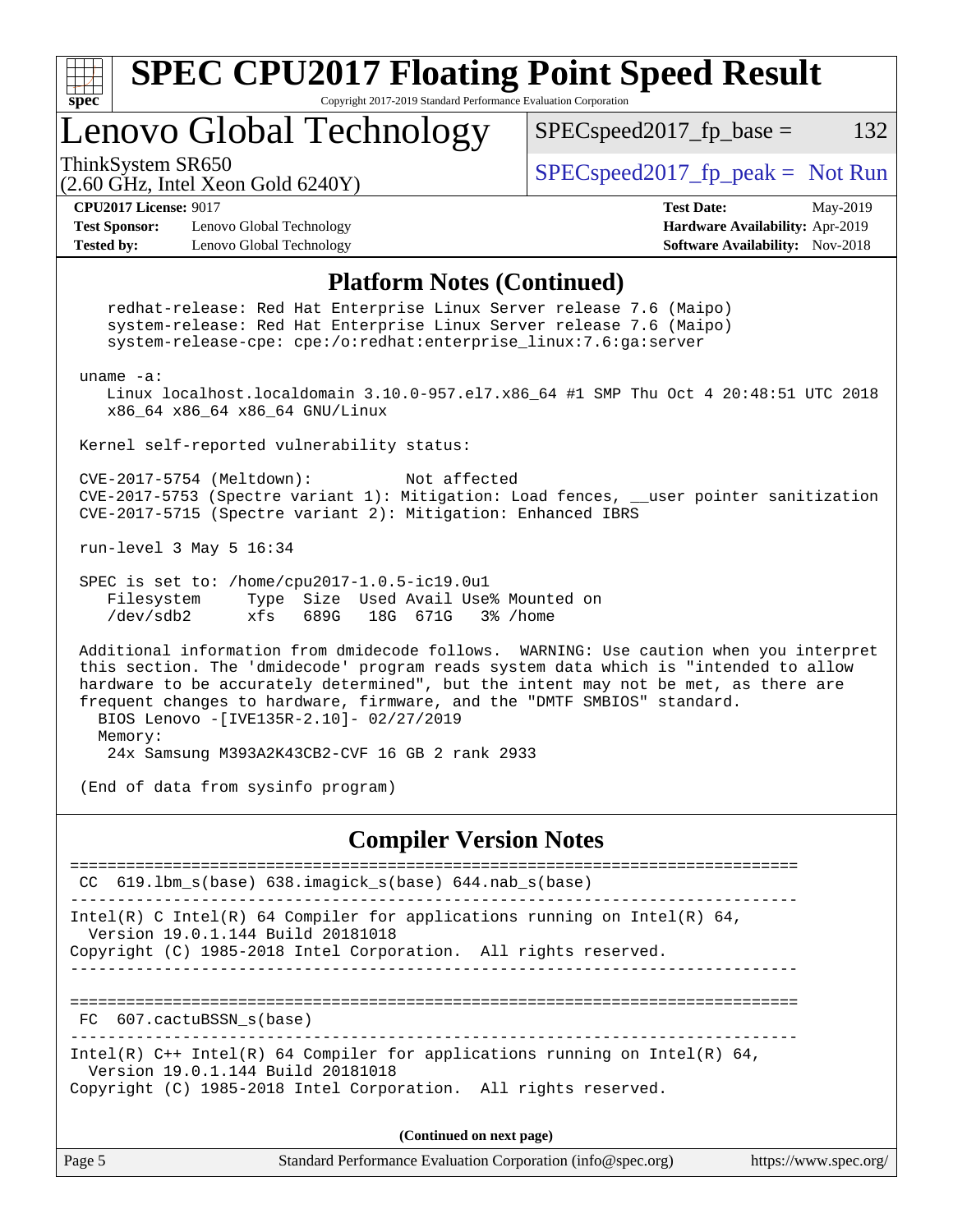

# **[SPEC CPU2017 Floating Point Speed Result](http://www.spec.org/auto/cpu2017/Docs/result-fields.html#SPECCPU2017FloatingPointSpeedResult)**

Copyright 2017-2019 Standard Performance Evaluation Corporation

## Lenovo Global Technology

ThinkSystem SR650<br>  $(2.60 \text{ GHz. Intel Yoon Gold } 6240 \text{V})$  [SPECspeed2017\\_fp\\_peak =](http://www.spec.org/auto/cpu2017/Docs/result-fields.html#SPECspeed2017fppeak) Not Run

 $SPEC speed2017_fp\_base = 132$ 

(2.60 GHz, Intel Xeon Gold 6240Y)

**[CPU2017 License:](http://www.spec.org/auto/cpu2017/Docs/result-fields.html#CPU2017License)** 9017 **[Test Date:](http://www.spec.org/auto/cpu2017/Docs/result-fields.html#TestDate)** May-2019 **[Test Sponsor:](http://www.spec.org/auto/cpu2017/Docs/result-fields.html#TestSponsor)** Lenovo Global Technology **[Hardware Availability:](http://www.spec.org/auto/cpu2017/Docs/result-fields.html#HardwareAvailability)** Apr-2019 **[Tested by:](http://www.spec.org/auto/cpu2017/Docs/result-fields.html#Testedby)** Lenovo Global Technology **[Software Availability:](http://www.spec.org/auto/cpu2017/Docs/result-fields.html#SoftwareAvailability)** Nov-2018

### **[Compiler Version Notes \(Continued\)](http://www.spec.org/auto/cpu2017/Docs/result-fields.html#CompilerVersionNotes)**

## **[Base Compiler Invocation](http://www.spec.org/auto/cpu2017/Docs/result-fields.html#BaseCompilerInvocation)**

[C benchmarks](http://www.spec.org/auto/cpu2017/Docs/result-fields.html#Cbenchmarks):  $\text{icc}$  -m64 -std=c11 [Fortran benchmarks](http://www.spec.org/auto/cpu2017/Docs/result-fields.html#Fortranbenchmarks): [ifort -m64](http://www.spec.org/cpu2017/results/res2019q3/cpu2017-20190708-16020.flags.html#user_FCbase_intel_ifort_64bit_24f2bb282fbaeffd6157abe4f878425411749daecae9a33200eee2bee2fe76f3b89351d69a8130dd5949958ce389cf37ff59a95e7a40d588e8d3a57e0c3fd751) [Benchmarks using both Fortran and C](http://www.spec.org/auto/cpu2017/Docs/result-fields.html#BenchmarksusingbothFortranandC): [ifort -m64](http://www.spec.org/cpu2017/results/res2019q3/cpu2017-20190708-16020.flags.html#user_CC_FCbase_intel_ifort_64bit_24f2bb282fbaeffd6157abe4f878425411749daecae9a33200eee2bee2fe76f3b89351d69a8130dd5949958ce389cf37ff59a95e7a40d588e8d3a57e0c3fd751) [icc -m64 -std=c11](http://www.spec.org/cpu2017/results/res2019q3/cpu2017-20190708-16020.flags.html#user_CC_FCbase_intel_icc_64bit_c11_33ee0cdaae7deeeab2a9725423ba97205ce30f63b9926c2519791662299b76a0318f32ddfffdc46587804de3178b4f9328c46fa7c2b0cd779d7a61945c91cd35) [Benchmarks using Fortran, C, and C++:](http://www.spec.org/auto/cpu2017/Docs/result-fields.html#BenchmarksusingFortranCandCXX) [icpc -m64](http://www.spec.org/cpu2017/results/res2019q3/cpu2017-20190708-16020.flags.html#user_CC_CXX_FCbase_intel_icpc_64bit_4ecb2543ae3f1412ef961e0650ca070fec7b7afdcd6ed48761b84423119d1bf6bdf5cad15b44d48e7256388bc77273b966e5eb805aefd121eb22e9299b2ec9d9) [icc -m64 -std=c11](http://www.spec.org/cpu2017/results/res2019q3/cpu2017-20190708-16020.flags.html#user_CC_CXX_FCbase_intel_icc_64bit_c11_33ee0cdaae7deeeab2a9725423ba97205ce30f63b9926c2519791662299b76a0318f32ddfffdc46587804de3178b4f9328c46fa7c2b0cd779d7a61945c91cd35) [ifort -m64](http://www.spec.org/cpu2017/results/res2019q3/cpu2017-20190708-16020.flags.html#user_CC_CXX_FCbase_intel_ifort_64bit_24f2bb282fbaeffd6157abe4f878425411749daecae9a33200eee2bee2fe76f3b89351d69a8130dd5949958ce389cf37ff59a95e7a40d588e8d3a57e0c3fd751)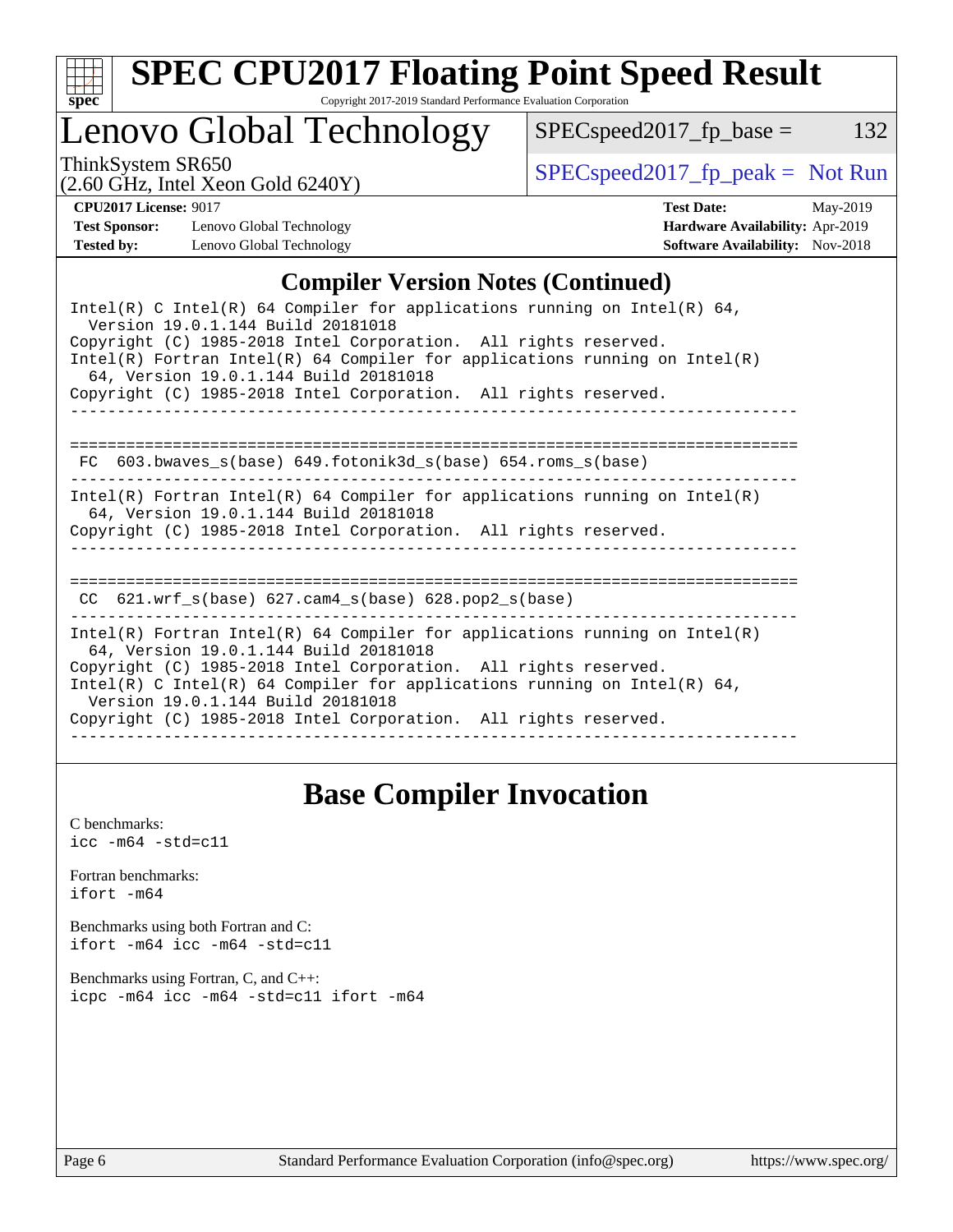

#### **[SPEC CPU2017 Floating Point Speed Result](http://www.spec.org/auto/cpu2017/Docs/result-fields.html#SPECCPU2017FloatingPointSpeedResult)** Copyright 2017-2019 Standard Performance Evaluation Corporation

## Lenovo Global Technology

ThinkSystem SR650  $SPEC speed2017$  [p\_peak = Not Run

 $SPEC speed2017_fp\_base = 132$ 

(2.60 GHz, Intel Xeon Gold 6240Y)

**[Test Sponsor:](http://www.spec.org/auto/cpu2017/Docs/result-fields.html#TestSponsor)** Lenovo Global Technology **[Hardware Availability:](http://www.spec.org/auto/cpu2017/Docs/result-fields.html#HardwareAvailability)** Apr-2019 **[Tested by:](http://www.spec.org/auto/cpu2017/Docs/result-fields.html#Testedby)** Lenovo Global Technology **[Software Availability:](http://www.spec.org/auto/cpu2017/Docs/result-fields.html#SoftwareAvailability)** Nov-2018

**[CPU2017 License:](http://www.spec.org/auto/cpu2017/Docs/result-fields.html#CPU2017License)** 9017 **[Test Date:](http://www.spec.org/auto/cpu2017/Docs/result-fields.html#TestDate)** May-2019

## **[Base Portability Flags](http://www.spec.org/auto/cpu2017/Docs/result-fields.html#BasePortabilityFlags)**

 603.bwaves\_s: [-DSPEC\\_LP64](http://www.spec.org/cpu2017/results/res2019q3/cpu2017-20190708-16020.flags.html#suite_basePORTABILITY603_bwaves_s_DSPEC_LP64) 607.cactuBSSN\_s: [-DSPEC\\_LP64](http://www.spec.org/cpu2017/results/res2019q3/cpu2017-20190708-16020.flags.html#suite_basePORTABILITY607_cactuBSSN_s_DSPEC_LP64) 619.lbm\_s: [-DSPEC\\_LP64](http://www.spec.org/cpu2017/results/res2019q3/cpu2017-20190708-16020.flags.html#suite_basePORTABILITY619_lbm_s_DSPEC_LP64) 621.wrf\_s: [-DSPEC\\_LP64](http://www.spec.org/cpu2017/results/res2019q3/cpu2017-20190708-16020.flags.html#suite_basePORTABILITY621_wrf_s_DSPEC_LP64) [-DSPEC\\_CASE\\_FLAG](http://www.spec.org/cpu2017/results/res2019q3/cpu2017-20190708-16020.flags.html#b621.wrf_s_baseCPORTABILITY_DSPEC_CASE_FLAG) [-convert big\\_endian](http://www.spec.org/cpu2017/results/res2019q3/cpu2017-20190708-16020.flags.html#user_baseFPORTABILITY621_wrf_s_convert_big_endian_c3194028bc08c63ac5d04de18c48ce6d347e4e562e8892b8bdbdc0214820426deb8554edfa529a3fb25a586e65a3d812c835984020483e7e73212c4d31a38223) 627.cam4\_s: [-DSPEC\\_LP64](http://www.spec.org/cpu2017/results/res2019q3/cpu2017-20190708-16020.flags.html#suite_basePORTABILITY627_cam4_s_DSPEC_LP64) [-DSPEC\\_CASE\\_FLAG](http://www.spec.org/cpu2017/results/res2019q3/cpu2017-20190708-16020.flags.html#b627.cam4_s_baseCPORTABILITY_DSPEC_CASE_FLAG) 628.pop2\_s: [-DSPEC\\_LP64](http://www.spec.org/cpu2017/results/res2019q3/cpu2017-20190708-16020.flags.html#suite_basePORTABILITY628_pop2_s_DSPEC_LP64) [-DSPEC\\_CASE\\_FLAG](http://www.spec.org/cpu2017/results/res2019q3/cpu2017-20190708-16020.flags.html#b628.pop2_s_baseCPORTABILITY_DSPEC_CASE_FLAG) [-convert big\\_endian](http://www.spec.org/cpu2017/results/res2019q3/cpu2017-20190708-16020.flags.html#user_baseFPORTABILITY628_pop2_s_convert_big_endian_c3194028bc08c63ac5d04de18c48ce6d347e4e562e8892b8bdbdc0214820426deb8554edfa529a3fb25a586e65a3d812c835984020483e7e73212c4d31a38223) [-assume byterecl](http://www.spec.org/cpu2017/results/res2019q3/cpu2017-20190708-16020.flags.html#user_baseFPORTABILITY628_pop2_s_assume_byterecl_7e47d18b9513cf18525430bbf0f2177aa9bf368bc7a059c09b2c06a34b53bd3447c950d3f8d6c70e3faf3a05c8557d66a5798b567902e8849adc142926523472) 638.imagick\_s: [-DSPEC\\_LP64](http://www.spec.org/cpu2017/results/res2019q3/cpu2017-20190708-16020.flags.html#suite_basePORTABILITY638_imagick_s_DSPEC_LP64) 644.nab\_s: [-DSPEC\\_LP64](http://www.spec.org/cpu2017/results/res2019q3/cpu2017-20190708-16020.flags.html#suite_basePORTABILITY644_nab_s_DSPEC_LP64) 649.fotonik3d\_s: [-DSPEC\\_LP64](http://www.spec.org/cpu2017/results/res2019q3/cpu2017-20190708-16020.flags.html#suite_basePORTABILITY649_fotonik3d_s_DSPEC_LP64) 654.roms\_s: [-DSPEC\\_LP64](http://www.spec.org/cpu2017/results/res2019q3/cpu2017-20190708-16020.flags.html#suite_basePORTABILITY654_roms_s_DSPEC_LP64)

## **[Base Optimization Flags](http://www.spec.org/auto/cpu2017/Docs/result-fields.html#BaseOptimizationFlags)**

[C benchmarks](http://www.spec.org/auto/cpu2017/Docs/result-fields.html#Cbenchmarks):

[-xCORE-AVX512](http://www.spec.org/cpu2017/results/res2019q3/cpu2017-20190708-16020.flags.html#user_CCbase_f-xCORE-AVX512) [-ipo](http://www.spec.org/cpu2017/results/res2019q3/cpu2017-20190708-16020.flags.html#user_CCbase_f-ipo) [-O3](http://www.spec.org/cpu2017/results/res2019q3/cpu2017-20190708-16020.flags.html#user_CCbase_f-O3) [-no-prec-div](http://www.spec.org/cpu2017/results/res2019q3/cpu2017-20190708-16020.flags.html#user_CCbase_f-no-prec-div) [-qopt-prefetch](http://www.spec.org/cpu2017/results/res2019q3/cpu2017-20190708-16020.flags.html#user_CCbase_f-qopt-prefetch) [-ffinite-math-only](http://www.spec.org/cpu2017/results/res2019q3/cpu2017-20190708-16020.flags.html#user_CCbase_f_finite_math_only_cb91587bd2077682c4b38af759c288ed7c732db004271a9512da14a4f8007909a5f1427ecbf1a0fb78ff2a814402c6114ac565ca162485bbcae155b5e4258871) [-qopt-mem-layout-trans=4](http://www.spec.org/cpu2017/results/res2019q3/cpu2017-20190708-16020.flags.html#user_CCbase_f-qopt-mem-layout-trans_fa39e755916c150a61361b7846f310bcdf6f04e385ef281cadf3647acec3f0ae266d1a1d22d972a7087a248fd4e6ca390a3634700869573d231a252c784941a8) [-qopenmp](http://www.spec.org/cpu2017/results/res2019q3/cpu2017-20190708-16020.flags.html#user_CCbase_qopenmp_16be0c44f24f464004c6784a7acb94aca937f053568ce72f94b139a11c7c168634a55f6653758ddd83bcf7b8463e8028bb0b48b77bcddc6b78d5d95bb1df2967) [-DSPEC\\_OPENMP](http://www.spec.org/cpu2017/results/res2019q3/cpu2017-20190708-16020.flags.html#suite_CCbase_DSPEC_OPENMP)

[Fortran benchmarks](http://www.spec.org/auto/cpu2017/Docs/result-fields.html#Fortranbenchmarks):

[-DSPEC\\_OPENMP](http://www.spec.org/cpu2017/results/res2019q3/cpu2017-20190708-16020.flags.html#suite_FCbase_DSPEC_OPENMP) [-xCORE-AVX512](http://www.spec.org/cpu2017/results/res2019q3/cpu2017-20190708-16020.flags.html#user_FCbase_f-xCORE-AVX512) [-ipo](http://www.spec.org/cpu2017/results/res2019q3/cpu2017-20190708-16020.flags.html#user_FCbase_f-ipo) [-O3](http://www.spec.org/cpu2017/results/res2019q3/cpu2017-20190708-16020.flags.html#user_FCbase_f-O3) [-no-prec-div](http://www.spec.org/cpu2017/results/res2019q3/cpu2017-20190708-16020.flags.html#user_FCbase_f-no-prec-div) [-qopt-prefetch](http://www.spec.org/cpu2017/results/res2019q3/cpu2017-20190708-16020.flags.html#user_FCbase_f-qopt-prefetch) [-ffinite-math-only](http://www.spec.org/cpu2017/results/res2019q3/cpu2017-20190708-16020.flags.html#user_FCbase_f_finite_math_only_cb91587bd2077682c4b38af759c288ed7c732db004271a9512da14a4f8007909a5f1427ecbf1a0fb78ff2a814402c6114ac565ca162485bbcae155b5e4258871) [-qopt-mem-layout-trans=4](http://www.spec.org/cpu2017/results/res2019q3/cpu2017-20190708-16020.flags.html#user_FCbase_f-qopt-mem-layout-trans_fa39e755916c150a61361b7846f310bcdf6f04e385ef281cadf3647acec3f0ae266d1a1d22d972a7087a248fd4e6ca390a3634700869573d231a252c784941a8) [-qopenmp](http://www.spec.org/cpu2017/results/res2019q3/cpu2017-20190708-16020.flags.html#user_FCbase_qopenmp_16be0c44f24f464004c6784a7acb94aca937f053568ce72f94b139a11c7c168634a55f6653758ddd83bcf7b8463e8028bb0b48b77bcddc6b78d5d95bb1df2967) [-nostandard-realloc-lhs](http://www.spec.org/cpu2017/results/res2019q3/cpu2017-20190708-16020.flags.html#user_FCbase_f_2003_std_realloc_82b4557e90729c0f113870c07e44d33d6f5a304b4f63d4c15d2d0f1fab99f5daaed73bdb9275d9ae411527f28b936061aa8b9c8f2d63842963b95c9dd6426b8a)

[Benchmarks using both Fortran and C](http://www.spec.org/auto/cpu2017/Docs/result-fields.html#BenchmarksusingbothFortranandC):

[-xCORE-AVX512](http://www.spec.org/cpu2017/results/res2019q3/cpu2017-20190708-16020.flags.html#user_CC_FCbase_f-xCORE-AVX512) [-ipo](http://www.spec.org/cpu2017/results/res2019q3/cpu2017-20190708-16020.flags.html#user_CC_FCbase_f-ipo) [-O3](http://www.spec.org/cpu2017/results/res2019q3/cpu2017-20190708-16020.flags.html#user_CC_FCbase_f-O3) [-no-prec-div](http://www.spec.org/cpu2017/results/res2019q3/cpu2017-20190708-16020.flags.html#user_CC_FCbase_f-no-prec-div) [-qopt-prefetch](http://www.spec.org/cpu2017/results/res2019q3/cpu2017-20190708-16020.flags.html#user_CC_FCbase_f-qopt-prefetch) [-ffinite-math-only](http://www.spec.org/cpu2017/results/res2019q3/cpu2017-20190708-16020.flags.html#user_CC_FCbase_f_finite_math_only_cb91587bd2077682c4b38af759c288ed7c732db004271a9512da14a4f8007909a5f1427ecbf1a0fb78ff2a814402c6114ac565ca162485bbcae155b5e4258871) [-qopt-mem-layout-trans=4](http://www.spec.org/cpu2017/results/res2019q3/cpu2017-20190708-16020.flags.html#user_CC_FCbase_f-qopt-mem-layout-trans_fa39e755916c150a61361b7846f310bcdf6f04e385ef281cadf3647acec3f0ae266d1a1d22d972a7087a248fd4e6ca390a3634700869573d231a252c784941a8) [-qopenmp](http://www.spec.org/cpu2017/results/res2019q3/cpu2017-20190708-16020.flags.html#user_CC_FCbase_qopenmp_16be0c44f24f464004c6784a7acb94aca937f053568ce72f94b139a11c7c168634a55f6653758ddd83bcf7b8463e8028bb0b48b77bcddc6b78d5d95bb1df2967) [-DSPEC\\_OPENMP](http://www.spec.org/cpu2017/results/res2019q3/cpu2017-20190708-16020.flags.html#suite_CC_FCbase_DSPEC_OPENMP) [-nostandard-realloc-lhs](http://www.spec.org/cpu2017/results/res2019q3/cpu2017-20190708-16020.flags.html#user_CC_FCbase_f_2003_std_realloc_82b4557e90729c0f113870c07e44d33d6f5a304b4f63d4c15d2d0f1fab99f5daaed73bdb9275d9ae411527f28b936061aa8b9c8f2d63842963b95c9dd6426b8a)

[Benchmarks using Fortran, C, and C++:](http://www.spec.org/auto/cpu2017/Docs/result-fields.html#BenchmarksusingFortranCandCXX)

[-xCORE-AVX512](http://www.spec.org/cpu2017/results/res2019q3/cpu2017-20190708-16020.flags.html#user_CC_CXX_FCbase_f-xCORE-AVX512) [-ipo](http://www.spec.org/cpu2017/results/res2019q3/cpu2017-20190708-16020.flags.html#user_CC_CXX_FCbase_f-ipo) [-O3](http://www.spec.org/cpu2017/results/res2019q3/cpu2017-20190708-16020.flags.html#user_CC_CXX_FCbase_f-O3) [-no-prec-div](http://www.spec.org/cpu2017/results/res2019q3/cpu2017-20190708-16020.flags.html#user_CC_CXX_FCbase_f-no-prec-div) [-qopt-prefetch](http://www.spec.org/cpu2017/results/res2019q3/cpu2017-20190708-16020.flags.html#user_CC_CXX_FCbase_f-qopt-prefetch) [-ffinite-math-only](http://www.spec.org/cpu2017/results/res2019q3/cpu2017-20190708-16020.flags.html#user_CC_CXX_FCbase_f_finite_math_only_cb91587bd2077682c4b38af759c288ed7c732db004271a9512da14a4f8007909a5f1427ecbf1a0fb78ff2a814402c6114ac565ca162485bbcae155b5e4258871) [-qopt-mem-layout-trans=4](http://www.spec.org/cpu2017/results/res2019q3/cpu2017-20190708-16020.flags.html#user_CC_CXX_FCbase_f-qopt-mem-layout-trans_fa39e755916c150a61361b7846f310bcdf6f04e385ef281cadf3647acec3f0ae266d1a1d22d972a7087a248fd4e6ca390a3634700869573d231a252c784941a8) [-qopenmp](http://www.spec.org/cpu2017/results/res2019q3/cpu2017-20190708-16020.flags.html#user_CC_CXX_FCbase_qopenmp_16be0c44f24f464004c6784a7acb94aca937f053568ce72f94b139a11c7c168634a55f6653758ddd83bcf7b8463e8028bb0b48b77bcddc6b78d5d95bb1df2967) [-DSPEC\\_OPENMP](http://www.spec.org/cpu2017/results/res2019q3/cpu2017-20190708-16020.flags.html#suite_CC_CXX_FCbase_DSPEC_OPENMP) [-nostandard-realloc-lhs](http://www.spec.org/cpu2017/results/res2019q3/cpu2017-20190708-16020.flags.html#user_CC_CXX_FCbase_f_2003_std_realloc_82b4557e90729c0f113870c07e44d33d6f5a304b4f63d4c15d2d0f1fab99f5daaed73bdb9275d9ae411527f28b936061aa8b9c8f2d63842963b95c9dd6426b8a)

The flags files that were used to format this result can be browsed at

<http://www.spec.org/cpu2017/flags/Intel-ic18.0-official-linux64.2019-04-02.html> <http://www.spec.org/cpu2017/flags/Lenovo-Platform-SPECcpu2017-Flags-V1.2-CLX-D.html>

You can also download the XML flags sources by saving the following links: <http://www.spec.org/cpu2017/flags/Intel-ic18.0-official-linux64.2019-04-02.xml> <http://www.spec.org/cpu2017/flags/Lenovo-Platform-SPECcpu2017-Flags-V1.2-CLX-D.xml>